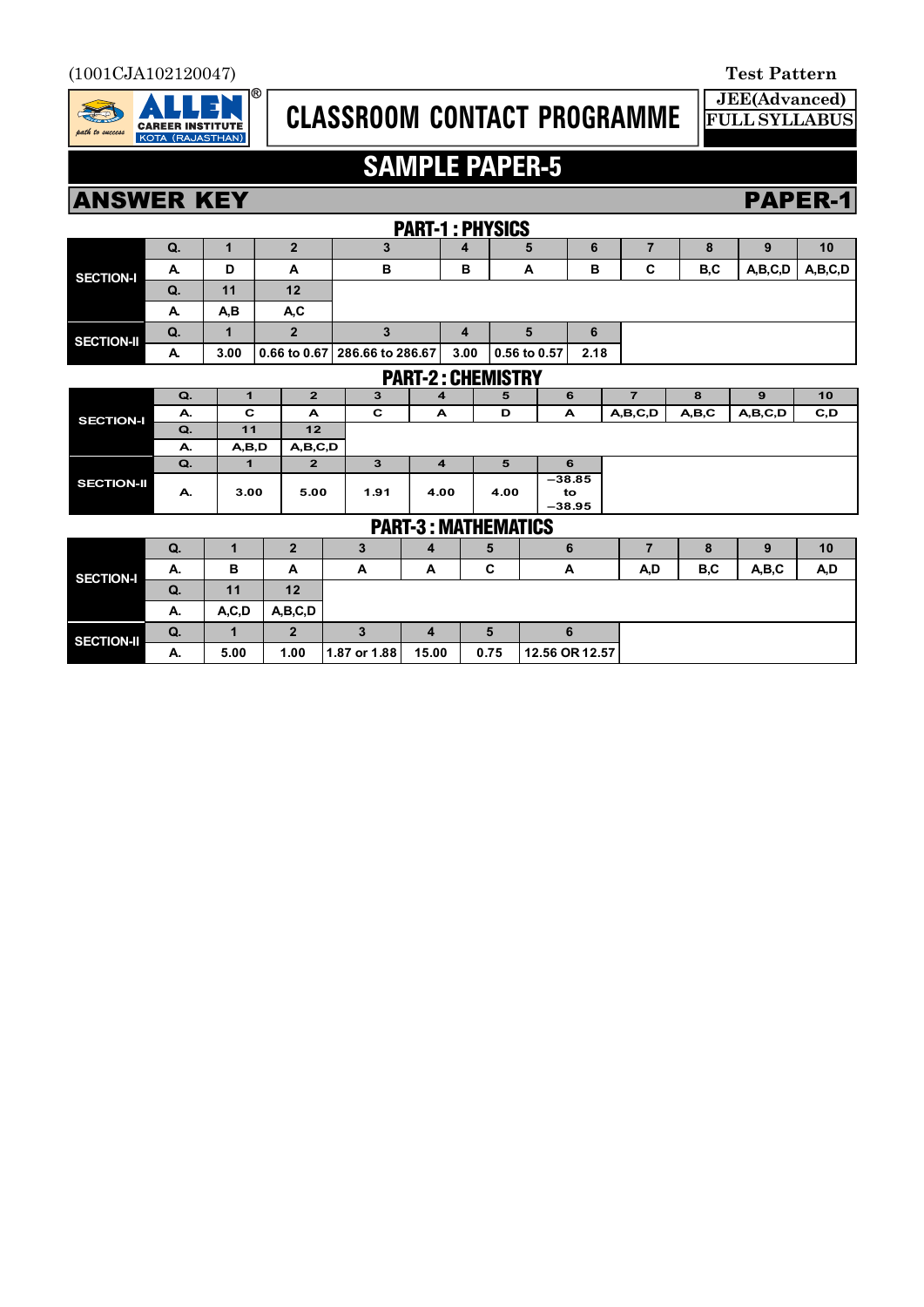(1001CJA102120047) **Test Pattern**



# **CLASSROOM CONTACT PROGRAMME**

**JEE(Advanced)**

**FULL SYLLABUS**

## **SAMPLE PAPER-5 PAPER-1**

#### **SECTION-I**

#### **1. Ans. (D)**

**Sol.** The initial velocity of smoke particles die out quickly due to air resistance. The Buoyant force is vertically up. So they move in upward direction.

But train moves forwards, so smoke trail is at an acute angle behind the train.

### **2. Ans. (A)**



$$
\frac{h}{1} = m_1 = \frac{f}{-x_0}
$$
  

$$
\frac{h}{3} = m_2 = \frac{f}{-(x_0 + 2)}
$$
  

$$
\frac{f}{3x_0} = \frac{f}{x_0 + 2}
$$
  

$$
\Rightarrow x_0 + 2 = 3x_0
$$
  

$$
x_0 = 1 \text{ cm}
$$
  

$$
x_0x_1 = -f^2
$$
  

$$
1 \times x_1 = +f^2 \Rightarrow x_1 = f^2
$$
  

$$
x_r = \frac{f^2}{3}
$$
  

$$
x_r - I'_1 = \frac{2}{3}f^2 = h = f
$$
  

$$
f = 1.5 \text{ cm}
$$
  

$$
h = 1.5 \text{ cm}
$$

**PART-1 : PHYSICS**  
\n**SOLUTION-I**  
\n**1.** Ans. (D)  
\n**Sol.** The initial velocity of smoke particles die out quickly due to air resistance. The  
\nBuyant force is vertically up. So they  
\nmove in upward direction.  
\nBut train moves forward, so smoke trail  
\nis at an acute angle behind the train.  
\n**2.** Ans. (A)  
\n**3.** Ans. (B)  
\n
$$
-\text{C} \times \vec{v}_{\text{max}}
$$
  
\n $\Rightarrow \vec{v}_{\text{max}}$   
\n $\Rightarrow \vec{v}_{\text{max}} = \text{arg}$   
\n $v_{\text{max}}$  should be vertically down.  
\n $\Rightarrow \vec{v}_{\text{max}} = \text{sin}/s \text{ i}$   
\n**3.** Ans. (B)  
\n $-\text{C} \times \vec{v}_{\text{max}}$   
\n $\Rightarrow \vec{v}_{\text{max}}$   
\n $\Rightarrow \vec{v}_{\text{max}} = \text{arg}$   
\n $v_{\text{max}} = \sin / s \text{ i}$   
\n $v_{\text{max}} = \sin / s \text{ i}$   
\n $v_{\text{max}} = \sin / s \text{ i}$   
\n $v_{\text{max}} = \vec{v}_{\text{max}}$   
\n $\frac{h}{2} = m_x = \frac{f}{-x_0}$   
\n $\frac{h}{3} = m_z = \frac{f}{-(x_0 + 2)}$   
\n $\frac{f}{3x_0} = \frac{f}{x_0 + 2}$   
\n $\Rightarrow \vec{v}_{\text{max}} = \text{sin} \text{ sin} \frac{\theta}{2} = \frac{a}{2R}$   
\n $\Rightarrow \vec{v}_{\text{max}} = \text{sin} \text{ i} \left(\frac{a_0B}{2p_0}\right)$   
\n $x_1 - \Gamma_1 = \frac{2}{3}f^2 = h = f$   
\n $x_1 = \frac{f^2}{3}$   
\n $x_1 - \Gamma_1 = \frac{2}{3}f^2 = h = f$   
\n $f = 1.5 \text{ cm}$   
\n $h = 1.5 \text{ cm}$   
\n $\Rightarrow \vec{v}_{\text{max}} = \frac{12}{\pi} \times \frac{\pi}{6$ 

| Corporate Office: <b>ALLEN</b> CAREER INSTITUTE, "SANKALP", CP-6, Indra Vihar, Kota (Rajasthan) INDIA 324005 | $HS-1/18$ |
|--------------------------------------------------------------------------------------------------------------|-----------|
| <b>6</b> +91-744-2757575 ● info@allen.ac.in ● www.allen.ac.in                                                |           |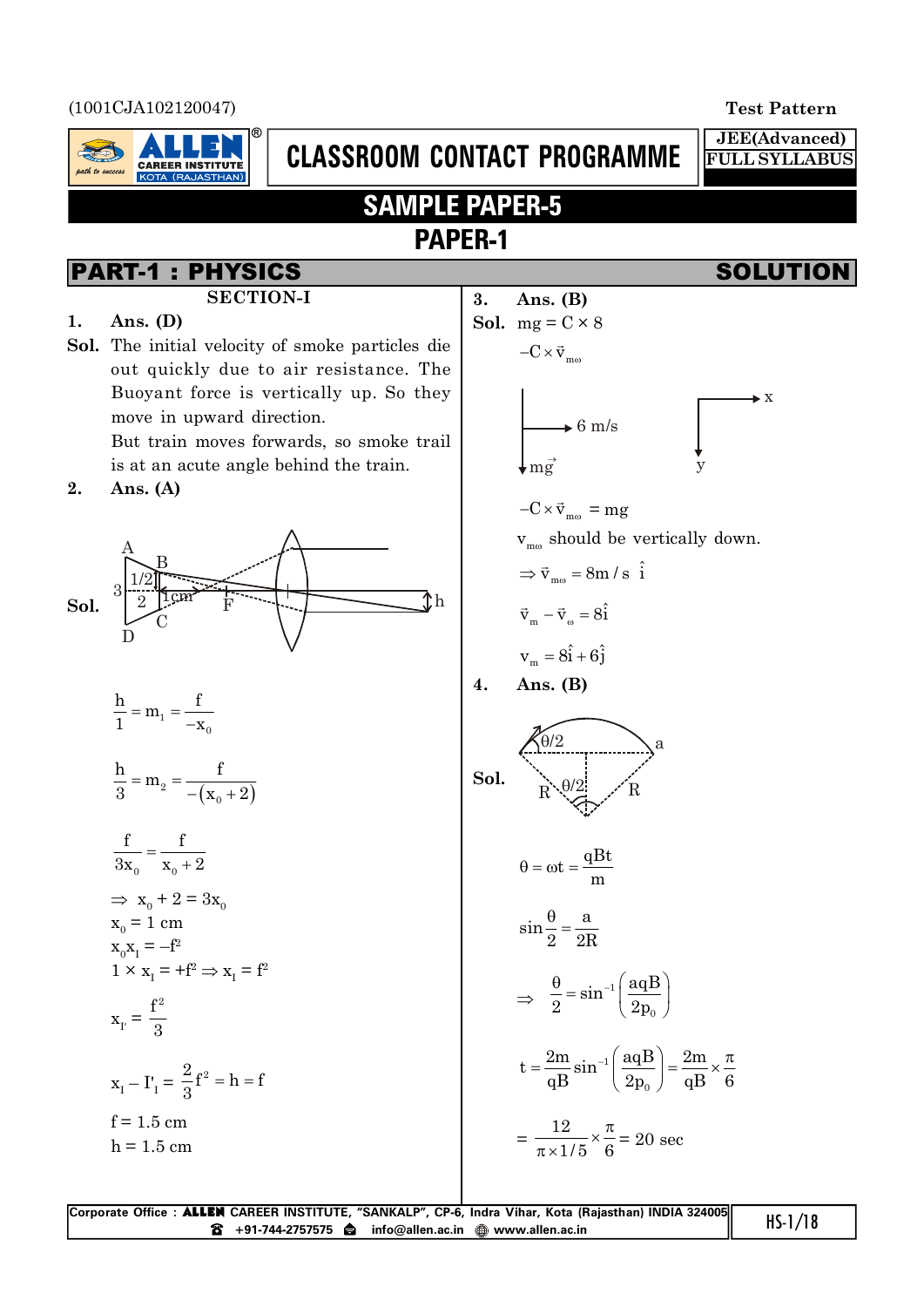**5. Ans. (A)**

**Sol.** 
$$
P = i^2 R = \frac{v_0^2}{2(x_0^2 + (R_1 + R_2)^2)} \times R_2
$$

$$
= \frac{900 \times 8}{2 \left(\frac{1}{5000 \times 2\pi} \times 10^6\right)^2 + 20^2}
$$

$$
= \frac{3600}{1000 + 400} = \frac{3600}{1400} = 2.57 W
$$

**6. Ans. (B)**

**Sol.**  $\frac{d}{f^2} = \frac{d}{r^2} + \frac{d}{r^2}$ df du dv  $\frac{du}{f^2} = \frac{du}{u^2} + \frac{dv}{v^2}$ , du = dv

$$
\frac{1}{v} - \frac{1}{u} = \frac{1}{f} \implies \frac{1}{u^2} + \frac{1}{v^2} - \frac{2}{uv} = \frac{1}{f^2}
$$
\n
$$
\frac{df}{f^2} = du \left(\frac{1}{f^2} + \frac{2}{uv}\right) = du \left(\frac{1}{f^2} + \frac{2}{u}\left(\frac{1}{f} + \frac{1}{u}\right)\right)
$$
\n
$$
df = du \left(1 + \frac{2f}{u} + \frac{2f^2}{u^2}\right)
$$
\n
$$
\implies df \text{ is minimum when}
$$
\n
$$
0 = -\frac{2f}{u^2} - \frac{4f^2}{u^3}
$$

 $u = -2f$ (for  $u = \infty$ , 2<sup>nd</sup> derivative is zero so it is not a minimum.)

### **7. Ans. (C)**

**Sol.**  $\frac{1}{\mu v_{rel}} = \frac{1}{8} \frac{1}{m_1 v_1} = \frac{1}{2} \frac{1}{m_2 v_2}$ h 5h 5h  $v_{rel} = 8 m_1 v_1 = 2 m_2 v$  $=$  $\mu$  $m_2v_2 = \pm 4m_1v_1$ Taking +ve signs  $\frac{1^{111}2}{1^{111}2}(V_1 - V_2) = \frac{0}{5} m_1 V_1$  $_{1}$  +  $\mathbf{m}_{2}$  $\frac{m_1 m_2}{(v_1 - v_2)} = \frac{8}{5} m_1 v$  $m_1 + m_2$  5  $-\mathbf{v}_{2}$ ) = - $^{+}$  $m_2v_1 - m_2v_2 = \frac{6}{5}m_1v_1 + \frac{6}{5}m_2v_1$  $\frac{8}{5}$  m<sub>1</sub>v<sub>1</sub> +  $\frac{8}{5}$  m<sub>2</sub>v  $5$ <sup> $-1$ </sup>  $1$   $-5$  $^{+}$ 3 7

$$
\frac{3}{5}m_2v_1 = -\frac{7}{5}m_1v_1
$$
  
taking  
n
$$
v_{rel} = v_2 - v_1
$$

$$
\Rightarrow \frac{m_2(v_2 - v_1)}{m_1 + m_2} = \frac{8}{5}v_1
$$
  
\n
$$
m_2v_2 - m_2v_1 = \frac{8}{5}m_1v_1 + \frac{8}{5}m_2v_1
$$
  
\n
$$
\frac{3}{5}m_2v_2 = \frac{13}{5}v_1v_1
$$
  
\n
$$
v_2 = \frac{13}{3}v_1
$$
  
\n
$$
m_2v_2 = 4m_1v_1
$$
  
\n
$$
\frac{v_2}{v_1} = \frac{4m_1}{m_2} = \frac{13}{3}
$$
  
\n
$$
\frac{m_1}{m_2} = \frac{13}{12} \text{ not possible as } m_1 < m_2
$$
  
\nTaking -ve sign  
\n
$$
m_2v_2 = -4m_1v_1
$$
  
\n
$$
m_2v_1 - m_2v_2 = +\frac{8}{5}m_1v_1 + \frac{8}{5}m_2v_1
$$
  
\n
$$
-\frac{3}{5}m_2v_1 = \frac{3}{5}m_2v_2
$$
  
\n
$$
v_1 = -v_2
$$
  
\nor  
\n
$$
m_2v_2 - m_2v_1 = \frac{8}{5}m_1v_1 + \frac{8}{5}m_2v_1
$$
  
\n
$$
m_2v_2 - \frac{8}{5}m_1v_1 = \frac{13}{5}m_2v_1
$$
  
\n
$$
\frac{v_2}{5} = \frac{13}{5}w_2v_1
$$
  
\n
$$
\frac{v_2}{v_1} = \frac{13}{7} \times \text{not possible as } \frac{m_2}{m_1} = -\text{ve}
$$
  
\nAns. (B,C)  
\nApplying Bernaulis theorem from

**Sol.** Applying Bernaullis theorem from the frame of car.

$$
P_{in} + 0 = P_{out} + \frac{1}{2}\rho v^{2}
$$
  
( $P_{in} - P_{out}$ ) × (0.4)<sup>2</sup> =  $\sigma$  × 1.6 × t  
 $\Rightarrow \frac{1}{2}\rho v^{2}$  × 0.16 = 4 × 10<sup>7</sup> × 1.6t

**8. Ans. (B,C)**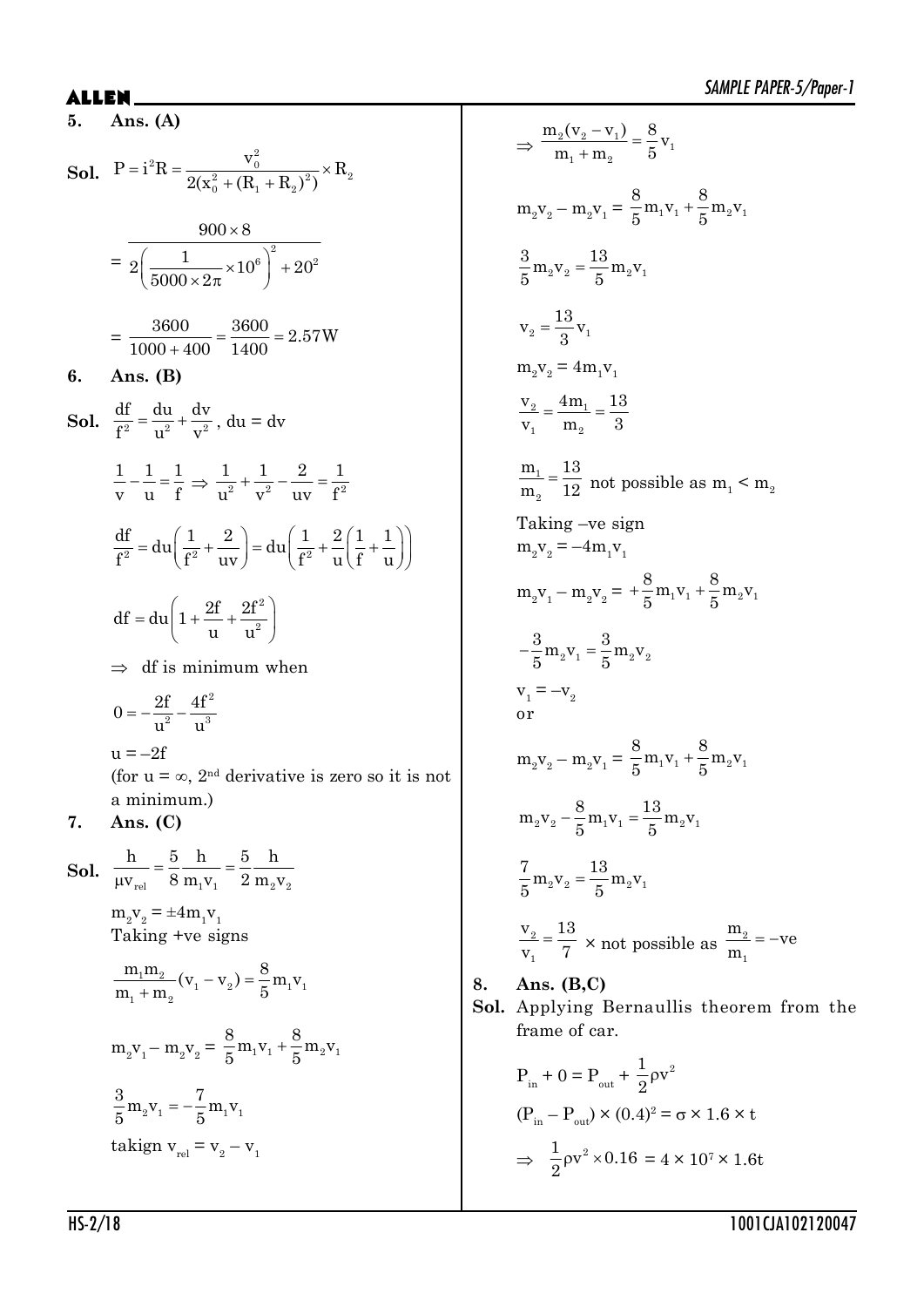$$
\Rightarrow \frac{1}{2} \times \frac{1.25 \times 40 \times 40 \times 0.16}{1.60 \times 4 \times 10^{7}} = t
$$
  
\nt = 2.5 μm  
\n9. Ans. (A,B,C,D)  
\nSol. S<sub>1</sub> = 1μmsin $\left(\frac{\pi}{4}x - 100\pi t + \frac{\pi}{3}\right)$   
\n= 1μmsin $\left(\frac{\pi}{4}x - 100\pi t + \frac{2\pi}{3}\right)$   
\n= 1μmsin $\left(\frac{\pi}{4}x - 100\pi t + \frac{2\pi}{3}\right)$   
\n $\left(\frac{2}{3}\right)^{1/20^{\circ}}$   
\n10. Ans. (A,B,C,D)  
\nSol. Q = nC<sub>v</sub> × 15 = 600  
\n⇒ nC<sub>v</sub> = 40  
\nQ = nC<sub>p</sub> × 10 = 600  
\nnC<sub>p</sub> = 60  
\nn(C<sub>p</sub> - C<sub>v</sub>) = 20  
\nn ×  $\frac{25}{3}$  = 20  
\nn = 2.4  
\n $\frac{C_p}{C_v}$  = 1.5  
\n $C_v$  = 2R =  $\frac{n_1 \times \frac{5}{2}R + n_2 \times \frac{3}{2}R}{n_1 + n_2}$   
\n⇒ n<sub>1</sub> = n<sub>2</sub>  
\n11. Ans. (A,B)  
\nSol.  
\n $\frac{2kpcos^2 \theta}{n^3} = \frac{kpsin^2 \theta}{r^3}$ 

$$
\tan \theta = \sqrt{2}
$$
\n
$$
\frac{\text{kpcos }\theta \sin \theta}{\sqrt{3}a^{3}} = \frac{\text{kq}}{2a^{2}}
$$
\n
$$
\frac{\sqrt{3}}{2}
$$
\n
$$
\frac{\sqrt{3}}{2}
$$
\n12. Ans. (A, C)\n
$$
\text{Sol. } R_{1} + R_{2} = 4R_{0}
$$
\n
$$
\Rightarrow \frac{R_{1}}{R_{0}} + \frac{R_{2}}{R_{0}} = 4 \Rightarrow x + y = 4
$$
\n
$$
\Rightarrow \frac{R_{1}R_{2}}{R_{0}} = \frac{40}{60} = \frac{2}{3}
$$
\n
$$
\Rightarrow R_{1}R_{2} = \frac{2}{3}4R_{0}^{2}
$$
\n
$$
\Rightarrow xy = \frac{2}{3} \times 4 = \frac{8}{3}
$$
\n
$$
x + \frac{8}{3x} = 4
$$
\n
$$
3x^{2} - 12x + 8 = 0
$$
\n
$$
x = \frac{12 \pm \sqrt{144 - 4 \times 8 \times 3}}{6} = \frac{R_{1}}{R_{0}} = \frac{x}{100 - x}
$$
\n
$$
0.84 = \frac{x}{100 - x} \Rightarrow x \approx 46 \text{ cm}
$$
\n
$$
\text{SECTION-II}
$$
\n1. Ans. 3.00\n
$$
\text{Sol. } P_{\alpha \text{-decay}} = 0.25 \text{ o } \lambda_{\alpha} = \frac{\ln 2}{T_{\alpha}}
$$
\n
$$
P_{\beta} = 0.75 \alpha \lambda_{\beta} = \frac{\ln 2}{T_{\beta}}
$$
\n
$$
\Rightarrow \frac{1}{3} = \frac{T_{\beta}}{T_{\alpha}}
$$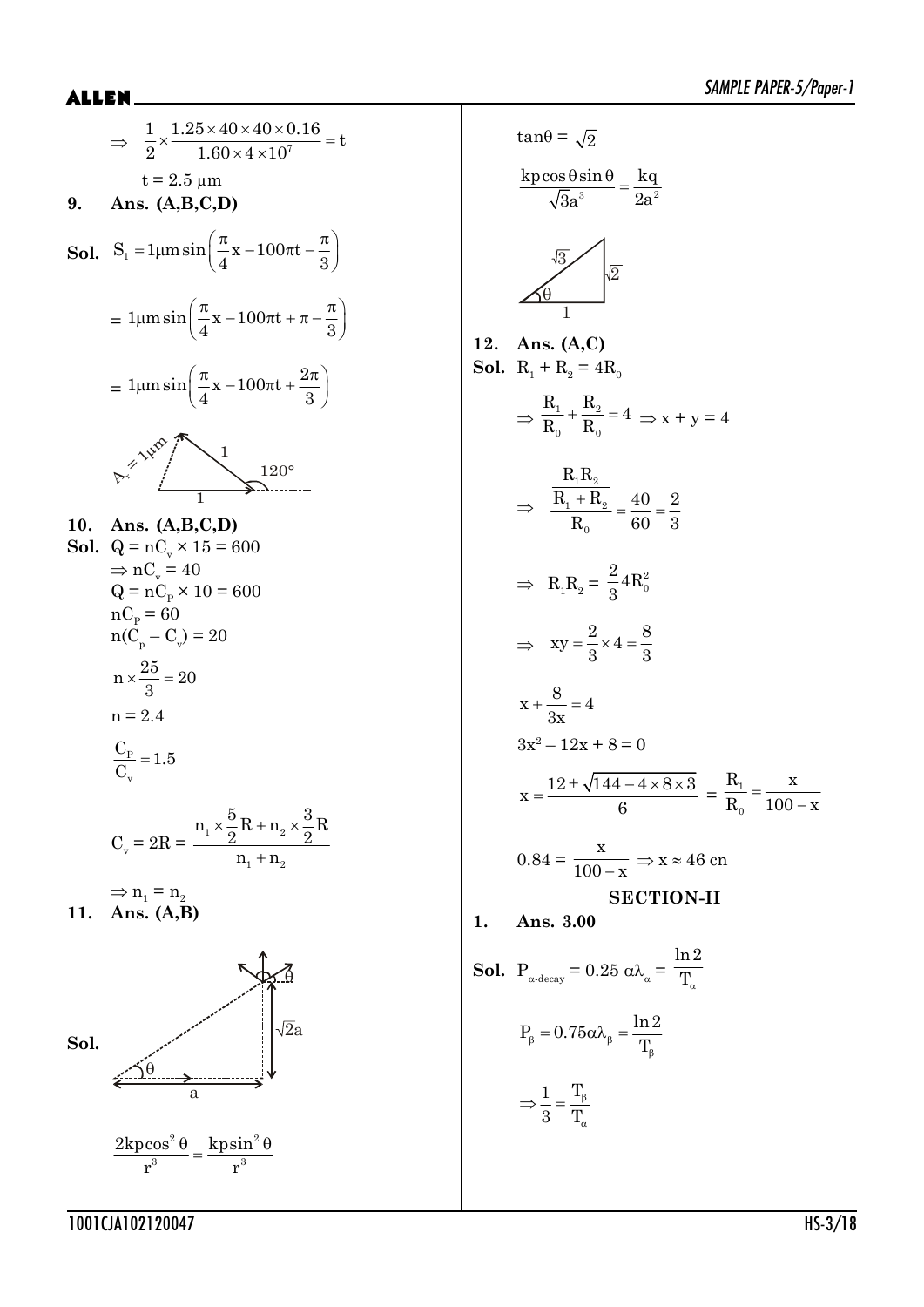### ALLEN\_

$$
\frac{T_u}{T_p} = 3
$$
\n2. Ans. 0.66 to 0.67  
\n
$$
\frac{du}{du} = -\left(0.050/(120) - (0.015)(-200) = -3V
$$
\n3. Ans. 0.56 to 0.57\n  
\n
$$
T = 2\pi \sqrt{\frac{\ell}{g}} = 5
$$
\n
$$
T = 2\pi \sqrt{\frac{\ell}{g}} = 5
$$
\n
$$
\frac{S}{\sqrt{g}} = 5
$$
\n
$$
T = \frac{\sqrt{\frac{\ell}{g}}}{1 + \frac{\ell}{2}}
$$
\n
$$
T = \frac{T}{4}
$$
\n
$$
T_1 = \frac{T}{4}
$$
\n
$$
T_2 = \frac{T}{12}
$$
\n
$$
T_3 = t = \frac{T}{4} + \frac{T}{12} = \frac{4T}{12} = \frac{T}{3} = 0.66
$$
\n
$$
T_4 = 6
$$
\n
$$
T_5 = 6
$$
\n
$$
T_6 = 6
$$
\n
$$
T_7 = \frac{T}{12}
$$
\n
$$
T_8 = \frac{1}{12}
$$
\n
$$
T_9 = \frac{T}{6}
$$
\n
$$
T_1 = \frac{T}{12}
$$
\n
$$
T_2 = \frac{T}{12}
$$
\n
$$
T_3 = 26
$$
\n
$$
T_4 = 6
$$
\n
$$
T_5 = 6
$$
\n
$$
T_6 = 6
$$
\n
$$
T_7 = \frac{T}{12}
$$
\n
$$
T_8 = 6
$$
\n
$$
T_9 = 12
$$
\n
$$
T_1 = 12
$$
\n
$$
T_2 = \frac{T}{12}
$$
\n
$$
T_3 = 26
$$
\n
$$
T_4 = 40
$$
\n
$$
T_5 = 12
$$
\n
$$
T_6 = 12
$$
\n
$$
T_7 = 4
$$
\n
$$
T_8 = 2
$$
\n
$$
T_9 = 4
$$
\n
$$
T_1 = 4
$$
\n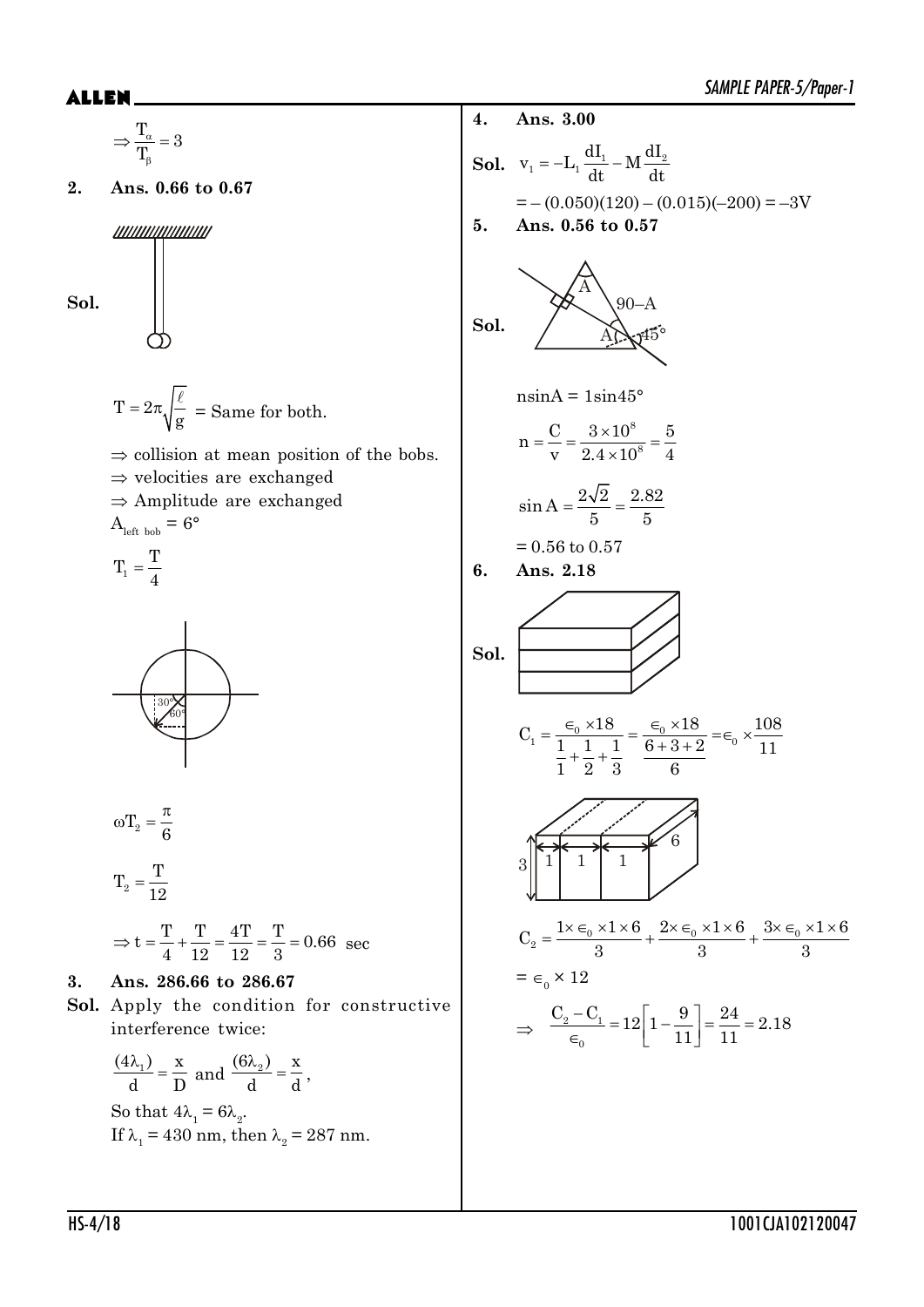## PART–2 : CHEMISTRY SOLUTION

### **SECTION-I**

- **1. Ans.(C)**
- **2. Ans.(A)**
- **Sol.** At isoelectric point Amino acid has least viscosity. Therefore option **(A)** is correct.
- **3. Ans.(C)**

$$
NaxA \rightarrow xNa+ + Ax-
$$
  
\n
$$
\Delta Tf = ikf.m
$$
  
\n
$$
3.255 = (x + 1) \times 1.86 \times 0.35
$$
  
\n
$$
x = 4
$$

- **4. Ans.(A)**
- **5. Ans.(D)**



It is an example of cannizzaro reaction. Therefore option (D) is correct.

**6. Ans.(A)**

$$
3Cu + 8 \text{ HNO}_3 \rightarrow 3Cu(\text{NO}_3)_2 + 2\text{NO} + 4\text{H}_2\text{O}
$$

$$
\frac{95.25}{63.5} = 1.5 \text{mol}
$$
  

$$
\frac{8}{3} \times \frac{3}{2} = 4 \text{mol}
$$
  

$$
= M \times V(l)
$$
  

$$
= 1 \times V(l)
$$

 $\therefore$  V = 4.0 litre.

- **7. Ans.(A,B,C,D)**
- **8. Ans.(A,B,C)**

**Sol.** AlCl<sup>3</sup> + CH3–CH–CH2.Cl CH<sup>3</sup> CH3–C–CH<sup>3</sup> CH<sup>3</sup> CH3–C–CH2.Cl + AlCl<sup>3</sup> o CH3–C–CH<sup>2</sup> o CH3–C–CH<sup>3</sup> CH<sup>3</sup> H CH<sup>3</sup> H CH<sup>3</sup> o Carbocation rearrangment o CH<sup>3</sup> C–CH<sup>3</sup> CH<sup>3</sup> o Friedal craft reaction

### **9. Ans.(A,B,C,D)**

Initial mass of  $H_2SO_4$  in the solution = 1260  $\times 0.40 = 504$  gm  $H_2SO_4$ Say Wgm  $H_2SO_4$  consumed.

$$
\frac{(504 - w)}{\left(1260 - w + \frac{18}{98}w\right)} \times 100 = 28
$$
  
w = 196

$$
n_{\rm H_2SO_4} = \frac{196}{98} = 2
$$

2 mol  $H_2SO_4$  consumed  $\equiv 2F$  charge passed  $= 2 \times 96500 = 1.93 \times 10^5$  coulomb.

**10. Ans.(C,D)**

### **11. Ans.(A,B,D)**

$$
12. \quad \text{Ans.} (A, B, C, D)
$$

Angular function  $\alpha \cos \theta \Rightarrow$  orbital p<sub>z</sub> Power of  $\sigma$  is  $1 \Rightarrow l = 1 \Rightarrow$  p-orbital  $n - l - 1 = 1 \Rightarrow n = 3$  $\therefore$  orbital is 3p<sub>z</sub> Angular node  $= l = 1$ Radial node = $n - l - 1 = 1$ XY - plane is nodal plane **SECTION-II**

**1 Ans.(3.00)**

**2. Ans.(5.00)**



Total five isomer

$$
3. \quad \text{Ans.} (1.91)
$$

$$
\ln 2 = \frac{E_a}{R} \left[ \frac{1}{280} - \frac{1}{290} \right]
$$

1001CJA102120047 HS-5/18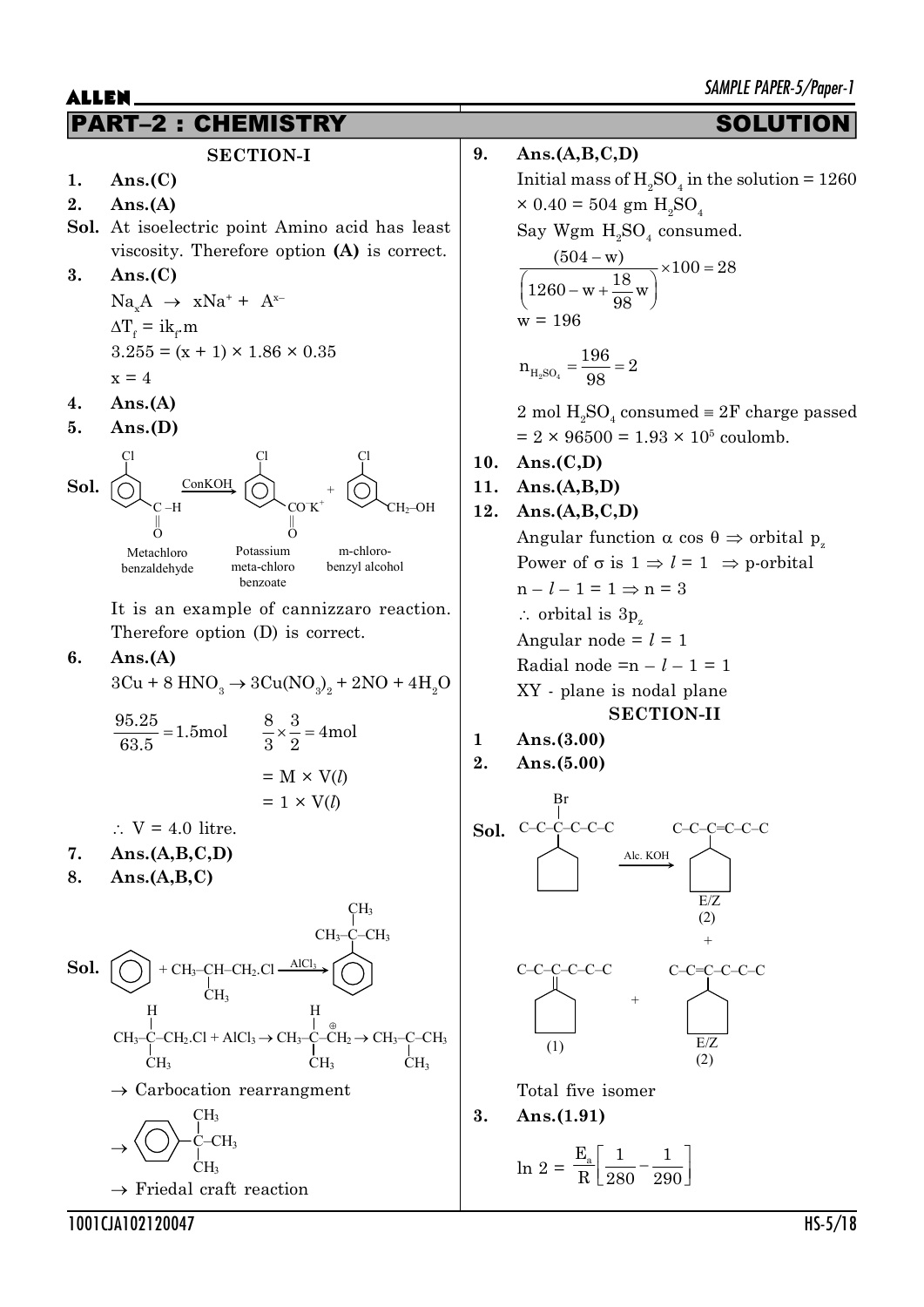### 

|    | $\ln \mu = \frac{E_a}{R} \left[ \frac{1}{290} - \frac{1}{300} \right]$                                                            |    | Now, $\Delta S = S_{H_2(g, 600K, 2bar)} - S_{H_2(g, 300K, 1bar)}$                                      |
|----|-----------------------------------------------------------------------------------------------------------------------------------|----|--------------------------------------------------------------------------------------------------------|
|    | $\frac{\ln \mu}{\mu} = \frac{280 \times 290}{\mu}$<br>$ln 2 290 \times 300$                                                       |    | = n.C <sub>p,m.</sub> ln $\frac{T_2}{T}$ – nR.ln $\frac{P_2}{P_1}$                                     |
|    | $\mu = 1.91$                                                                                                                      |    | or, $S_{H_2(g,600K,2bar)}$ – 130.0                                                                     |
| 4. | Ans. $(4.00)$                                                                                                                     |    | = 1 × 28.314 × ln $\frac{600}{300}$ - 1 × 8.314 × ln $\frac{2}{1}$                                     |
| 5. | Ans. $(4.00)$                                                                                                                     |    | $\therefore S_{H_2(g, 600K, 2bar)} = 144.0J/K - mol$                                                   |
| 6. | Ans. $(-38.85 \text{ to } -38.95)$                                                                                                |    | $Eq(1): \Delta G = 1 \times 28.314 (600 - 300)$                                                        |
|    | $\Delta G = \Delta H - \Delta(T.S)$                                                                                               |    | $-(600 \times 144 - 300 \times 130)$                                                                   |
| or | $\Delta G = n.C_{p.m}(T_2 - T_1) - (T_2.S_2 - T_1.S_1) \dots (1)$                                                                 |    | $=$ $-$ 38905.8 J/mol = $-$ 38.9058 kJ/mol.                                                            |
|    | <b>MATHEMATICS</b><br>RT-3 :                                                                                                      |    | <b>SOLUTION</b>                                                                                        |
| 1. | <b>SECTION-I</b><br>Ans. $(B)$                                                                                                    | 2. | Ans. $(A)$                                                                                             |
|    | $a_1 a_2 a_3 \dots a_i a_{i+1} a_{i+2} \dots a_n$                                                                                 |    |                                                                                                        |
|    | $a_{i+1} = \frac{a_i + a_{i+2}}{2}$                                                                                               |    |                                                                                                        |
|    | $a_i + a_{i+2} = 2a_i + 1$                                                                                                        |    | $Q(t_2)$                                                                                               |
|    | $S_n = \sum_{i=1}^n \frac{a_i a_{i+1} a_{i+2}}{2a_{i+1}} = \sum_{i=1}^n \frac{a_i a_{i+2}}{2}$                                    |    |                                                                                                        |
|    | $S_n = \frac{1}{2} \sum_{i=1}^{n} [(5 + (i-1)3)(5 + (i+1)3)]$                                                                     |    | Let $P(t_1^2, 2t_1)$ and $Q(t_2^2, 2t_2)$<br>slope of chord $PQ = \frac{Z}{t_1 + t_2}$                 |
|    | $S_n = \frac{1}{2} \sum_{i=1}^{n} (3i + 2)(8 + 3i)$                                                                               |    | $\overline{2}$<br>$\frac{2}{t_1+t_2}=1$ : $t_1+t_2=2$<br>(1)                                           |
|    |                                                                                                                                   |    | Equation of normal at P                                                                                |
|    | $S_n = \frac{1}{2} \sum_{i=1}^{n} (9i^2 + 30i + 16)$                                                                              |    | $y = -t_1x + 2t_1 + t_1^3$                                                                             |
|    |                                                                                                                                   |    | equation of normal at Q                                                                                |
|    | $S_n = \frac{1}{2} \left[ 9 \cdot \sum_{i=1}^n i^2 + 30 \sum_{i=1}^n i + \sum_{i=1}^n 16 \right]$                                 |    | $y = -t_2x + 2t_2 + t_2^3$                                                                             |
|    |                                                                                                                                   |    | point of intersection of normals at P &Q                                                               |
|    | $S_n = \frac{1}{2} \left[ 9 \cdot \frac{n(n+1)(2n+1)}{6} + 30 \frac{n(n+1)}{2} + 16n \right]$                                     |    | $x = t_1^2 + t_2^2 + t_1t_2 + 2$<br>$(3)$<br>$y = -t_1t_2$ (t <sub>1</sub> + t <sub>2</sub> )<br>$(4)$ |
|    |                                                                                                                                   |    | using (1) $y = -2t_1t_2$ (2)                                                                           |
|    | $S_{10} = \frac{1}{2} \left[ \frac{9 \times 10 \times 11 \times 21}{6} + \frac{30 \times 10 \times 11}{2} + 16 \times 10 \right]$ |    | $x = (t_1 + t_2)^2 - 2t_1t_2 + t_1t_2 + 2$                                                             |
|    | $S_{10} = \frac{1}{2} [3465 + 1650 + 160] = 2637.50$                                                                              |    | $x = (2)^2 - t_1 t_2 + 2 = 6 - t_1 t_2 = 6 - \left(-\frac{y}{2}\right)$                                |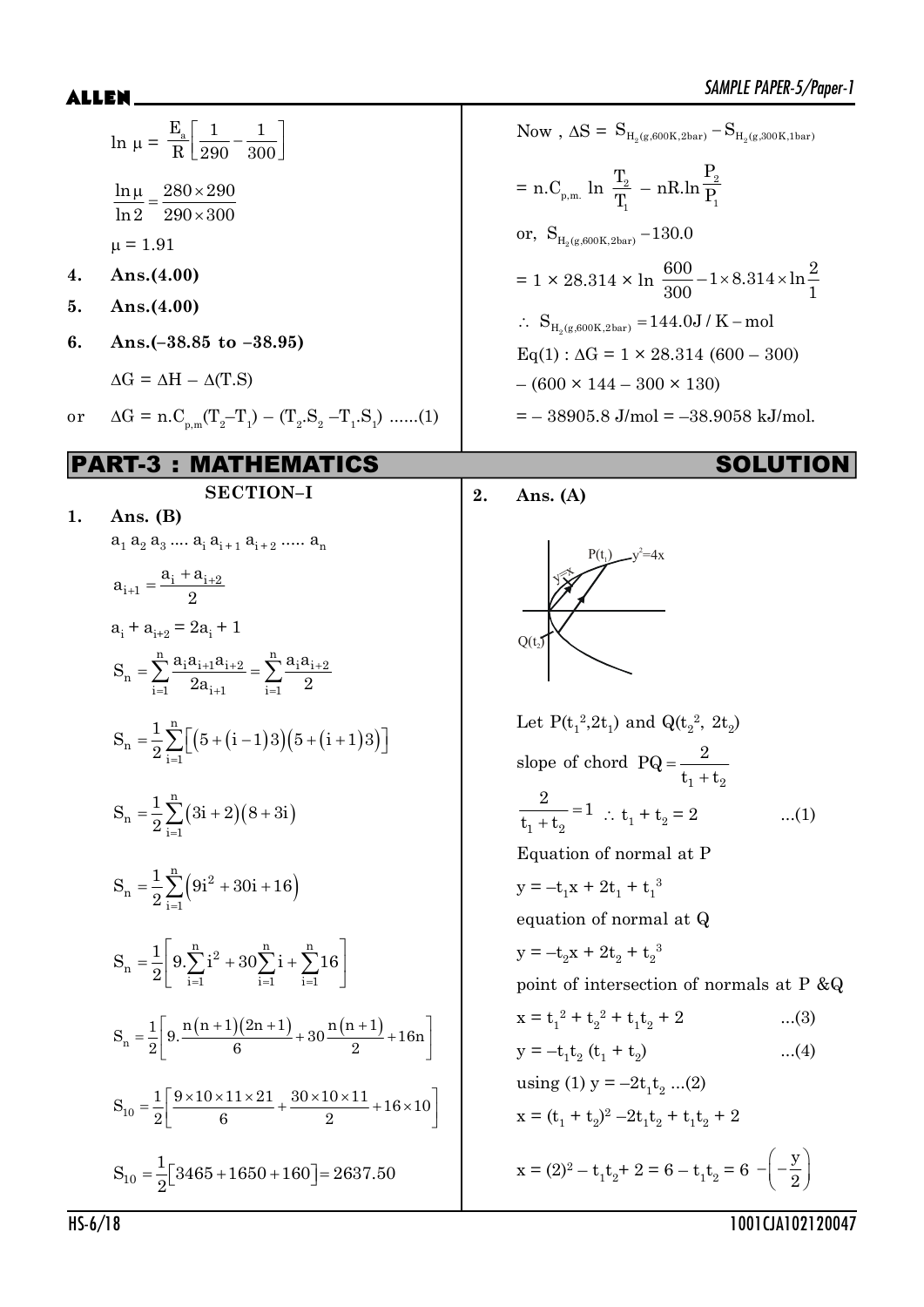|    |                                                                                                                                                                           |    | SAMPLE PAPER-5/Paper-1                                                                                                                       |
|----|---------------------------------------------------------------------------------------------------------------------------------------------------------------------------|----|----------------------------------------------------------------------------------------------------------------------------------------------|
|    |                                                                                                                                                                           | 5. | Ans. (C)                                                                                                                                     |
|    | $x = 6 + \frac{y}{2}$                                                                                                                                                     |    | Using cross product of three vectors                                                                                                         |
|    | $2x = 12 + y$                                                                                                                                                             |    | $\hat{i} \times \left  \left( \vec{a} - \hat{j} \right) \times \hat{i} \right $                                                              |
|    | $2x - y - 12 = 0$                                                                                                                                                         |    | $\Rightarrow (\hat{i}.\hat{i}) (\vec{a} - \hat{j}) - (\hat{i} . (\vec{a} - \hat{j})) \hat{i}$                                                |
|    | it is satisfied by point $(7,2)$                                                                                                                                          |    |                                                                                                                                              |
| 3. | Ans. $(A)$                                                                                                                                                                |    | $\Rightarrow$ $\vec{a} - \hat{j} - (\vec{a}.\hat{i})\hat{i}$                                                                                 |
|    | $\lim_{x\to 0^+}\left \frac{x}{\pi}\right =\lim_{h\to 0}\left \frac{h}{\pi}\right =0$                                                                                     |    | Let $\vec{a} = a_1 \hat{i} + a_2 \hat{j} + a_3 \hat{k}$                                                                                      |
|    |                                                                                                                                                                           |    | $\Rightarrow \vec{a} - \hat{j} - (a_1 \hat{i})$ (1)                                                                                          |
|    | $\lim_{x\to 0^+} \frac{\sin^2 x}{\left \frac{x}{x}\right  + \frac{x^2}{2}} \times \frac{\sin(\sin x) - \sin x}{ax^5 + bx^3 + c} = -\frac{\pi^2}{12}$                      |    | similarly:                                                                                                                                   |
|    |                                                                                                                                                                           |    | $\hat{j} \times \left  \left( \vec{c} - \hat{k} \right) \times \hat{j} \right $                                                              |
|    |                                                                                                                                                                           |    |                                                                                                                                              |
|    | $x = 0 + h$                                                                                                                                                               |    | $\Rightarrow$ $\vec{a} - \hat{k} - a_2 \hat{j}$ (2)                                                                                          |
|    | $\lim_{h\to 0}\frac{\sin^2h}{\underline{h}^2}\times\frac{2\cos\left(\frac{\sinh+h}{2}\right)\sin\left(\frac{\sinh-h}{2}\right)}{\mathrm{ah}^5+bh^3+c}=-\frac{-\pi^2}{12}$ |    | And : $\hat{k} \times \left[ \left( \vec{a} - \hat{i} \right) \times \hat{k} \right]$                                                        |
|    |                                                                                                                                                                           |    | $\vec{a} - \hat{i} - a_3 \hat{k}$ (3)                                                                                                        |
|    |                                                                                                                                                                           |    | Addning $(1)$ $(2)$ and $(3)$                                                                                                                |
|    |                                                                                                                                                                           |    | $3\vec{a} - (\hat{i} + \hat{j} + \hat{k}) - (a_1\hat{i} + a_2\hat{j} + a_3\hat{k}) = 0$                                                      |
|    | $\lim_{h\to 0}\frac{\pi^2.\sin^2h}{h^2}\times 2\cos\left(\frac{\sinh+h}{2}\right)$                                                                                        |    | $3\vec{a} - (\hat{i} + \hat{j} + \hat{k}) - \vec{a} = 0$                                                                                     |
|    |                                                                                                                                                                           |    | $\vec{a} = \frac{\hat{i} + \hat{j} + \hat{k}}{2}$                                                                                            |
|    | $\frac{\sin\left(\frac{\sinh-h}{2}\right)}{\sinh-h}\times\frac{\frac{\sinh-h}{2}}{\sinh^5+bh^3+c}=-\frac{\pi^2}{12}$                                                      |    |                                                                                                                                              |
|    |                                                                                                                                                                           |    |                                                                                                                                              |
|    |                                                                                                                                                                           |    | $\therefore \vec{a} \cdot \vec{b} = \left( \frac{\hat{i} + \hat{j} + \hat{k}}{2} \right) . 2 \left( \hat{i} + \hat{j} + \hat{k} \right) = 3$ |
|    | $\Rightarrow \lim_{h\to 0} \frac{\sinh-h}{ah^5 + bh^3 + c} = -\frac{1}{12}$                                                                                               | 6. | Ans. $(A)$                                                                                                                                   |
|    |                                                                                                                                                                           |    | $2 z^{2}+ z ^{2} +3 z^{2}- z ^{2} =6 z $                                                                                                     |
|    | $\lim_{h\to 0} \frac{\sinh - h}{h^3 (ah^2 + b)} = -\frac{1}{12}$ (c = 0)                                                                                                  |    | $2 z(z + \overline{z})  + 3  z(z - \overline{z})  = 6 z $                                                                                    |
|    |                                                                                                                                                                           |    | $2 z $ $ z + \overline{z}  + 3 z $ $ z - \overline{z}  = 6 z $                                                                               |
|    | $-\frac{1}{6(b)} = -\frac{1}{12}$ : b = 2                                                                                                                                 |    | $2 z + \overline{z}  + 3 z - \overline{z}  = 6$                                                                                              |
|    |                                                                                                                                                                           |    | $4 x  + 6 y  = 6$                                                                                                                            |
|    | $a \in R$ , $b = 2$ , $c = 0$<br>$b + c = 2 + 0 = 2$                                                                                                                      |    | $\frac{ x }{\frac{3}{2}} + \frac{ y }{2} = 1$<br>(0,1)                                                                                       |
| 4. | Ans. $(A)$                                                                                                                                                                |    |                                                                                                                                              |
|    | $(x-1)(x^2-2)(x^3-3)(x^{12}-12)$                                                                                                                                          |    |                                                                                                                                              |
|    | Highest power of x in product                                                                                                                                             |    | (3/2,0)<br>Area = $4 \times \frac{1}{2} \times \frac{3}{2} \times 1$                                                                         |
|    | is $1 + 2 + 3 + 12 = \frac{12 \times 13}{2} = 78$                                                                                                                         |    | $\Rightarrow$ 3 unit <sup>2</sup>                                                                                                            |
|    | (1) $(x^{70}+)(x^1-1)(x^7-7) = 7x^{70}$                                                                                                                                   | 7. | Ans. $(A,D)$                                                                                                                                 |
|    | (2) $(x^{70}+)(x^2-2)(x^6-6)=12x^{70}$                                                                                                                                    |    | $\frac{dy}{dx} + \frac{2xy}{1 + x^2} = \frac{4x^2}{1 + x^2}$                                                                                 |
|    | (3) $(x^{70}+)(x^3-3)(x^5-5) = 15x^{70}$                                                                                                                                  |    |                                                                                                                                              |
|    | (4) $(x^{70}+)(x-1)(x^2-2)(x^5-5) = -10x^{70}$                                                                                                                            |    | IF: $e^{\int \frac{2x}{1+x^2} dx} = e^{\ln(1+x^2)} = (1+x^2)$                                                                                |
|    | (5) $(x^{70}+)(x-1)(x^3-3)(x^4-4) = -12x^{70}$                                                                                                                            |    | solution of equation :                                                                                                                       |
|    | (6) $(x^{70}+)(x^8-8) = -8x^{70}$                                                                                                                                         |    |                                                                                                                                              |
|    | coefficient of $x^{70} = 7 + 12 + 15 - 10 - 12 - 8$<br>$=4$                                                                                                               |    | $y(1+x^2) = \int \frac{4x^2}{(1+x^2)}(1+x^2) dx$                                                                                             |
|    |                                                                                                                                                                           |    |                                                                                                                                              |

| x = -6 + $\frac{y}{2}$ | 5. Ans. (C)       |              |          |
|------------------------|-------------------|--------------|----------|
| $x = 6 + \frac{y}{2}$  | $2x = 12 + y$     | $5x = 6$     | $1x = 6$ |
| $2x = 12 + y$          | $2x = y - 12 = 0$ | $1x = 1 + 3$ |          |
| $3x = 12 + y$          | $2x = 12 + y$     | $3x = 16$    |          |
| $3x = 12 + y$          | $3x = 16$         |              |          |
| $3x = 12 + y$          | $3x = 16$         |              |          |
| $3x = 12 + y$          | $3x = 16$         |              |          |
| $3x = 12 + y$          | $3x = 12$         |              |          |
| $3x = 12 + y$          | $3x = 12$         |              |          |
| $3x = 12 + y$          | $3x = 12$         |              |          |
| $3x = 12 + y$          | $3x = 12$         |              |          |
| $3x = 12 + y$          | $3x = 12$         |              |          |
| $3x = 12 + y$          | $3x = 12$         |              |          |
| $3x = 12 + y$          | $3x = 12$         |              |          |
| $3x = 12 + y$          | $3x = 12$         |              |          |
| $3x = 12 + y$          | $3x = 12$         |              |          |
| $3x = 12 + y$          | $3x =$            |              |          |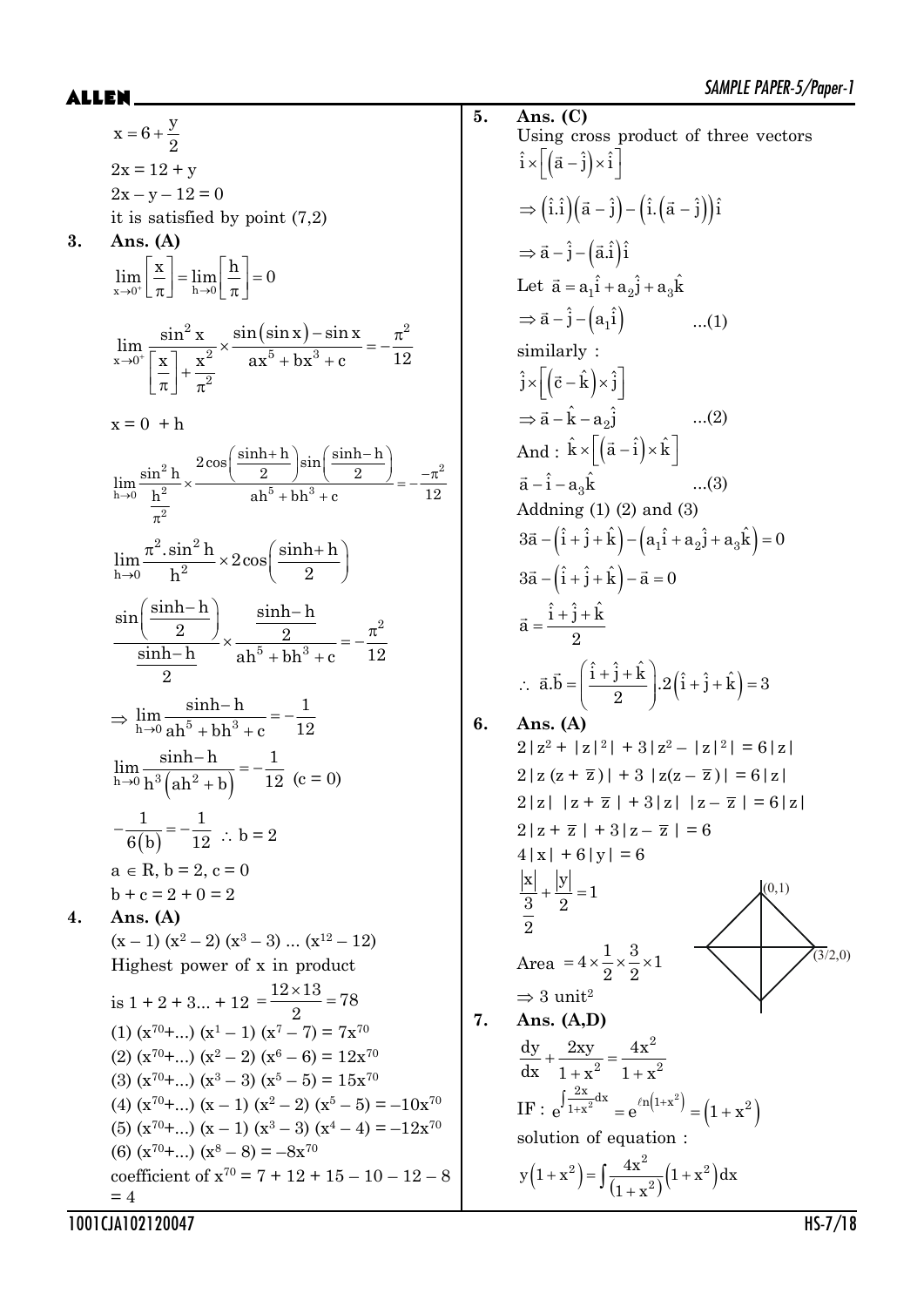$(1+x^2) = \frac{-x^2}{2} +$  $y(1+x^2) = \frac{4x^3}{x^2} + c$ 3 since curve passes through origin  $x = 0, y = 0$  $0 = 0 + c$  :  $c = 0$  $y(1 + x^2) =$  $4x^3$ 3  $(x) =$  $(1 + x^2)$  $=$  $^{+}$ 3  $f(x) = y = \frac{4x^3}{2(1+x^2)}$  $3(1 + x)$  $(1+x^2)(12x^2) - 4x^3(2x)$  $(1 + x^2)$  $+x^2(12x^2) - 4$  $=$  $^{+}$  $2 \left( \frac{2}{12} \right)$   $4 \times 3$  $2\lambda^2$  $\frac{1}{\text{dy}} \left(1+x^2\right) \left(12x^2\right) - 4x^3\left(2x\right)$  $dx$   $3(1+x)$  $(1 + x^2)$  $(3 + x^2)$  $(1 + x^2)$  $=\frac{12x^2+4x^4}{x^2}=\frac{4x^2(3+1)}{x^2}$  $+x^2$ )  $3(1+x)$ 2  $4x^4$   $4x^2(3+x^2)$  $(2)^2$   $9(1+x^2)^2$  $\mathrm{dy}$   $12x^2 + 4x^4$   $4x^2(3+x)$  $\frac{dx}{3(1+x^2)}^2$  3(1+x  $\frac{dy}{dx} > 0 \quad \forall x - \{0\}$  a  $\frac{dy}{dx} > 0 \ \forall x - \{0\} \text{ and Also } y = \frac{4x}{3(1+x^2)}$  $\overline{+}$ 3 2  $y = \frac{4x}{4}$  $3(1 + x)$ As  $x \to \infty, y \to \infty$  $x \rightarrow -\infty, y \rightarrow -\infty$ 3 1  $\overline{0}$  $=\frac{2}{3}-\int_{0}^{1}\left(\frac{4x^{3}}{3(1+x^{2})}dx\right)$ ³  $1 / 3$  $\frac{1}{0}$  3(1+x<sup>2</sup>  $A = \frac{2}{2} - \int \frac{4x^3}{(x^2+4)^3} dx$  $3\frac{J}{0} \cdot 3(1+x)$  $=\frac{2}{3}$  - $\int_{0}^{\frac{2\Lambda}{1}}$  $1 \, \Omega_{\rm v} \, {\rm v}^2$ 2  $\boldsymbol{0}$  $A = \frac{2}{2} - \frac{2}{3} \int \frac{2x x^2}{x^2} dx$ 3  $3^1 + x$  $\int_{0}^{\frac{2\Lambda}{1}}$  $1 \Omega_{\rm w}$   $\rm v^2$ 2  $\boldsymbol{0}$  $\frac{2x.x^2}{a}dx$  $1 + x$  $1 + x^2 = t$  $2xdx = dt$  $\int_{0}^{2} \frac{(t-1)}{t}$  $\frac{2}{r}$  (t-1 1 dt t  $\left[t-\ell nt\right]_1^2$  $t - \ell nt$  $(2-\ell n^2) - (1-0)$  1 –  $\ell n^2$  $A = \frac{2}{3} - \frac{2}{3} [1 - \ln 2]$ 3 3  $A = \frac{2}{3} \ln 2$ 3 **8. Ans. (B,C)**

> Let the equation of tangent to circle  $x^{2} + y^{2} = 1$  be x  $\cos\theta + y \sin\theta = 1$  ...(1) This tangent intersection ellipse in P and Q. Let point of intersection of tangent at P and Q be R(h,k)

P Q .<br>R(h,k) PQ will be chord of contact w.r.t R(h,k)  $xh + 2yk = 4$  ...(2) comparing (1) and (2)  $\frac{\cos \theta}{\theta} = \frac{\sin \theta}{\theta} = \frac{1}{2}$ h 2k 4  $\cos \theta = \frac{h}{i}, \sin \theta = \frac{2k}{i}$  $4 \times 4$  $\therefore$  h<sup>2</sup> + 4k<sup>2</sup> = 16 or  $\frac{A}{16} + \frac{y}{4} = 1$  $\frac{x^2}{10} + \frac{y^2}{10} = 1$ 16 4  $\therefore e = \sqrt{1 - \frac{4}{14}}$ 16  $e = \frac{\sqrt{3}}{2}$ 2 **9. Ans. (A,B,C)** Let  $\angle B = \theta$  $0^{\circ}$ - $\theta$ /2 9e-3e2  $90^{\circ}$ –30/2 A B D C  $\therefore \angle C = 2\angle B = 2\theta$  $\angle A + \angle B + \angle C = 180^\circ$  $\angle A + \theta + 2\theta = 180^\circ$  $\angle A = 180^{\circ} - 30$  $\frac{\angle A}{\Omega} = 90^\circ - \frac{3\theta}{\Omega}$ 2 2 Now in  $\triangle ABD$   $\frac{12}{\sin \theta} = \frac{22}{\sin \left(90 - \frac{3\theta}{2}\right)}$ AD BD  $\sin \theta$   $\sin \left( 90 - \frac{3}{2} \right)$ 2  $AD = \frac{BD \sin \theta}{\cos \frac{3\theta}{2}}$ 2 ...(1) In  $\triangle ADC = \frac{120}{\sin 2\theta} = \frac{120}{\sin \left(90 - \frac{\theta}{2}\right)}$ AD AC  $\sin 2\theta$   $\sin \Big(90$ 2 since  $AC = BD \tAD = \frac{BD \sin 2\theta}{\theta}$ cos 2 ...(2) From (1) and (2)  $\frac{\theta}{3\theta} = \frac{\sin 2\theta}{\theta}$  $\sin \theta$   $\sin 2$  $\cos \frac{3\theta}{\cos \theta}$  cos 2  $2^{\circ}$  2  $\sin \theta \cos \frac{\theta}{\theta} = \sin 2\theta \cdot \cos \frac{3\theta}{\theta}$ 2  $\frac{3}{2}$  2  $\sin \theta \cos \frac{\theta}{\theta} = 2 \sin \theta \cos \theta \cdot \cos \frac{3\theta}{\theta}$ 2  $\overline{\phantom{a}}$  2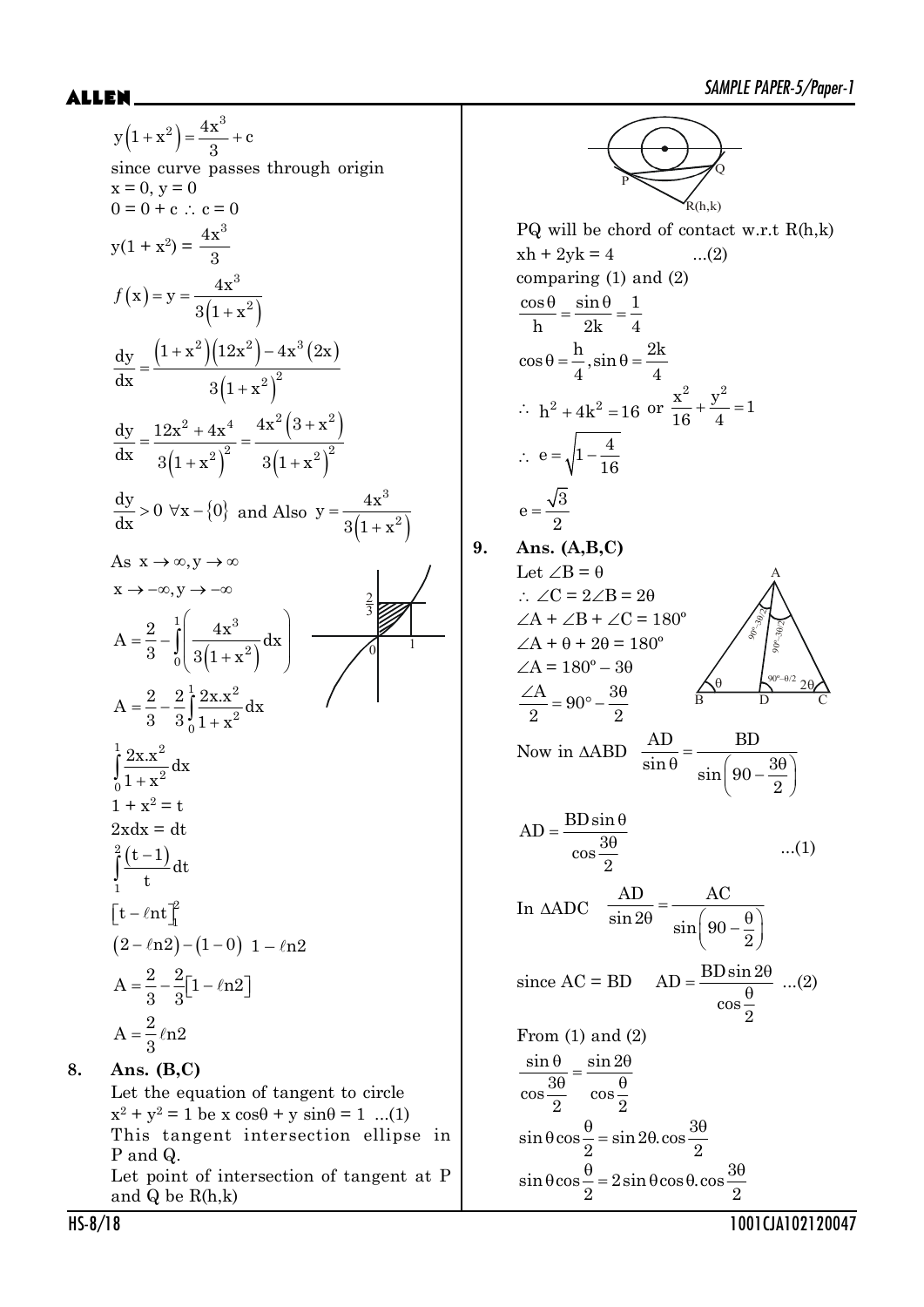$$
\cos\frac{\theta}{2} = \cos\frac{5\theta}{2} + \cos\frac{\theta}{2}
$$
  
\n
$$
\cos\frac{5\pi}{2} = 0 \qquad \therefore \frac{5\theta}{2} = 90^{\circ}
$$
  
\n
$$
\theta = 36^{\circ}
$$
  
\nHence  
\n
$$
\angle B = 36^{\circ}, \angle C = 72^{\circ}
$$
  
\n
$$
\angle A = 180^{\circ} - 3\theta = 180^{\circ} - 108
$$
  
\n
$$
= 72
$$
  
\n
$$
\therefore \angle A = \angle C
$$
  
\nNow check the options

#### **10. Ans. (A,D)**

 $E_1$ : Person owns merceds independently  $P(F_n) = \frac{3}{2} \cdot P(\bar{F}_n) = \frac{7}{2}$ 

$$
P(E_1) = \frac{1}{10}; P(E_1) = \frac{1}{10}
$$
  
Beyngg g

 $E_2$ : Person owns audi independently

$$
P(E_2) = \frac{4}{10}; P(\overline{E}_2) = \frac{6}{10}
$$

D : Event that person keeps driver

$$
P(D) = P(E_1 \cap \overline{E}_2) P\left(\frac{D}{E_1 \cap \overline{E}_2}\right) +
$$
  
\n
$$
P(\overline{E}_1 \cap E_2) . P\left(\frac{D}{\overline{E}_1 \cap E_2}\right)
$$
  
\n
$$
+ P(E_1 \cap E_2) . P\left(\frac{D}{\overline{E}_1 \cap E_2}\right)
$$
  
\n
$$
P(D) = \frac{3}{10} \times \frac{6}{10} \times \frac{6}{10} + \frac{7}{10} \times \frac{4}{10} \times \frac{7}{10} + \frac{3}{10} \times \frac{4}{10} \times \frac{9}{10}
$$
  
\n
$$
P(D) = \frac{412}{1000}
$$
  
\n
$$
P\left(\frac{E_2}{D}\right) = \frac{7 \times 4 \times 7}{1000} + \frac{3 \times 4 \times 9}{1000}
$$
  
\n
$$
= \frac{304}{412} = \frac{76}{103}
$$
  
\n**Ans. (A, C, D)**  
\nLet  $L_1 : \frac{x}{2} = \frac{y - 1}{2} = \frac{z - 1}{1}$   
\nand projection of  $L_1$  on  
\nplane P is  $L_2 : \frac{x}{1} = \frac{y - 1}{1} = \frac{z - 1}{-1}$   
\nvector normal to plane Q containing line  
\n $L_1$  and  $L_2$  is

 $= |2 \t2 \t1| = -3i + 3$  $\overline{a}$  $\vec{n}_1$  $\hat{i}$   $\hat{j}$   $\hat{k}$  $\vec{n}_1 = |2 \quad 2 \quad 1| = -3\hat{i} + 3\hat{j}$ 11 1

Now direction Ratios of normal to plane 'P' is

$$
\vec{n}_2 = \begin{vmatrix} \hat{i} & \hat{j} & \hat{k} \\ -3 & 3 & 0 \\ 1 & 1 & -1 \end{vmatrix} = -3\hat{i} - \hat{j} - 6\hat{k}
$$

Hence equation of plane P is  $-3(x-0) -3(y-1) - 6(z-1) = 0$  $-3x - 3y + 3 - 6z + 6 = 0$  $3x - 3y - 6z + 9 = 0$  $x + y + 2z - 3 = 0$ Hence option (A) Distance of plane 'P' from origin

$$
\left| \frac{0+0+0-3}{\sqrt{6}} \right| = \frac{3}{16} = \sqrt{\frac{3}{2}}
$$

Hence (C) Distance of plane P from  $(1,1,-1)$ 

$$
\left|\frac{1+1-2-3}{\sqrt{6}}\right| = \frac{3}{\sqrt{6}}
$$

#### **12. Ans. (A,B,C,D)** Since Rolle's theorem is applicable in [–3,3] therefore it is continuous and differentiable in [–3,3] Now At  $x = 1$ using continuity  $a + b = 1 = c$  ...(1) Also differentiable at  $x = 1$ LHD  $\lim_{h\to 0} \frac{f(1-h)-f(1)}{-h}$  $-h$ ) $h \rightarrow 0$  –  $f(1-h) - f(1)$ lim h  $(1-h)$  $\rightarrow$  $(-h)^{2} + b \overline{a}$ 2  $h\rightarrow 0$  $a(1-h)^2 + b - 1$ lim h  $\rightarrow$  $+ b - 2ha + h^{2} - 1$  $\overline{a}$ 2  $\lim_{h\to 0}\frac{a+b-2ha+h^2-1}{-h}$ h  $\rightarrow$  $\frac{-2ah + h^2 - 1}{h}$  $\overline{a}$ 2  $\lim_{h\to 0} \frac{1-2ah+h^2-1}{-h} = 2a$ h Now  $LHD = RHD$  $2a = -1$  $\therefore$  a =  $-\frac{1}{2}$ 2  $a + b = 1$  $b = \frac{3}{2}$ ; c = 1 2

1001CJA102120047 HS-9/18

**11.**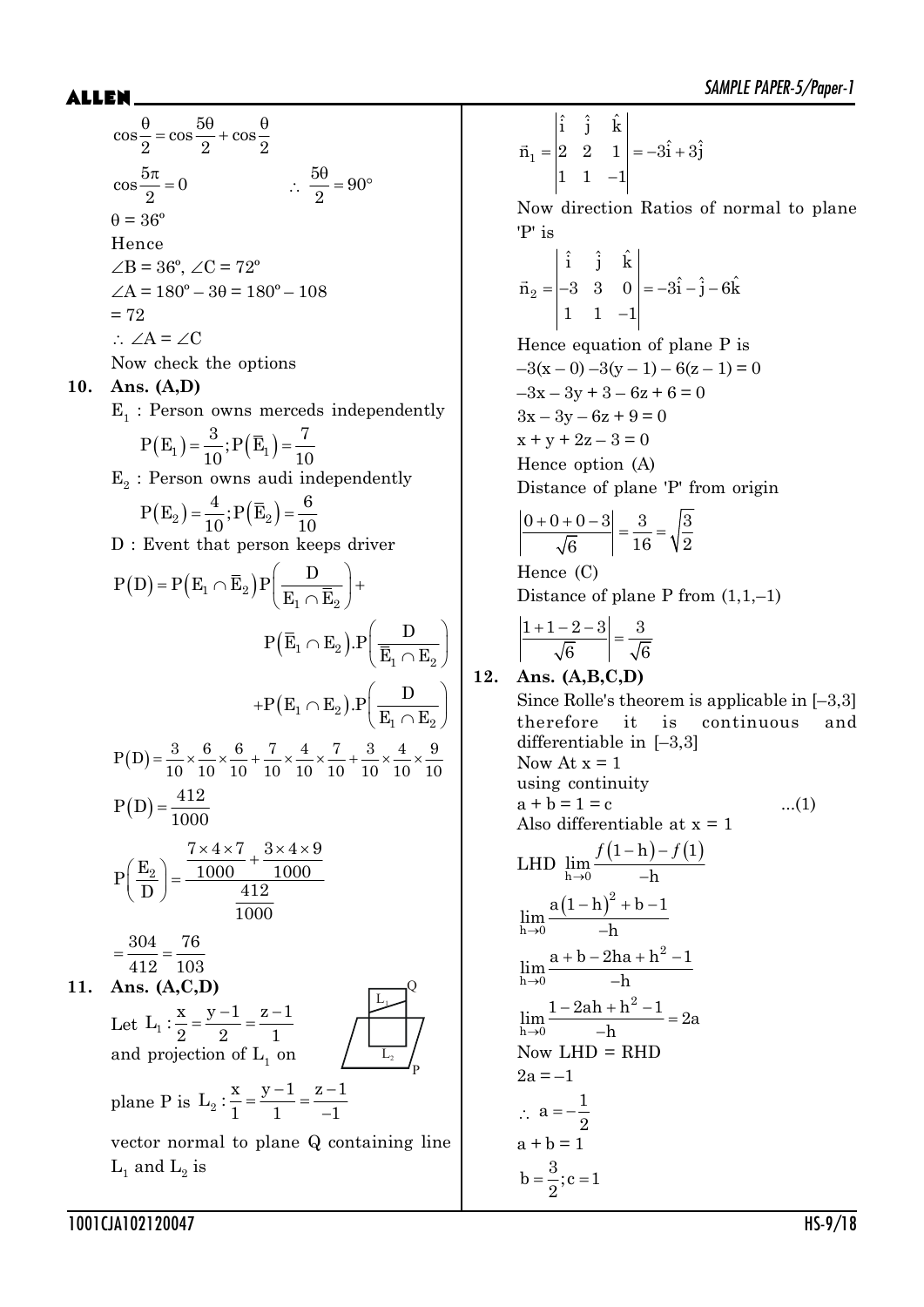SAMPLE PAPER-5/Paper-1 \$//(1 Hence  $a = -\frac{1}{2}$ ,  $b = \frac{3}{2}$ ;  $c = 1$  $2^{\degree}$  2 All options are correct. **SECTION–II 1. Ans. (5.00) Sol.**  $f(x) = (x^2 - 1)2 h(x)$ ;  $h(x)$  $=$  a<sub>0</sub> + a<sub>1</sub>x + a<sub>2</sub>x<sup>2</sup> + a<sub>3</sub>x<sup>3</sup> Now,  $f(1) = f(-1) = 0$  $\Rightarrow f'(\alpha) = 0$ ,  $\alpha \in (-1, 1)$ [Rolle's Theorem] Also,  $f'(1) = f'(-1) = 0 \Rightarrow f'(x) = 0$  has at least 3 root,  $-1$ ,  $\alpha$ , 1 with  $-1 < \alpha < 1$  $\Rightarrow$  f''(x) = 0 will have at least 2 root, say  $\beta$ ,  $\gamma$  such that  $-1 < \beta < \alpha < \gamma < 1$  [Rolle's Theorem] So,  $min(m_{f} = 2)$ and we find  $(m_{\eta} + m_{\eta}) = 5$  for  $f(x) = (x^2 - 1)^2 h(x)$ Thus, Ans. 5 **2. Ans. 1.00**  $|f(x)| \leq |e^x - 1|$ By taking limit  $x \rightarrow -\infty$  on Both sides  $\lim_{x\to-\infty}$   $|f(x)| \leq |1|$  $\lim_{x\to-\infty} |f(x)| \leq 1$  $\Rightarrow$  degree of  $f(x)$  cannot be > 1 (Because if degree of  $f(x) \ge 1$  then  $\lim_{x\to-\infty}$   $|f(x)| = \infty$ ) so  $f(x)$  must be constant function Now for  $x = 0$  $|f(0)| \le |e^{\circ} - 1|$  $|f(0)| \leq 0$  $\therefore f(0) = 0$ Hence  $f(x) = 0 \forall x \in R$  $f'(0) = 0$ 

**3. Ans. 1.87 or 1.88**  $\overline{O}_3$  $\widehat{\mathrm{O}}_{1}$  $\rm \tilde O_2$ P  $\theta$ y=x  $\boldsymbol{0}$  $S_1 = x^2 + y^2 + 3\sqrt{2}x + 3\sqrt{2}y = 0$  $r = 3$  $S_2$ :  $x^2 + y^2 + 5\sqrt{2}x + 5\sqrt{2}y = 0$  $R = 5$ Let  $O_1$ ,  $O_2$  be centre of circle with radius 3 and 5 respectively. Let  $O_3$  be the centre of circle with radius x which is tangent to two given circles and common diametre  $O_1O_2 = 5 - 3 = 2$ ;  $O_1O_3 = 3 + x$ ,  $O_2O_3 = 5 - x$ Apply cosine rule in D  $O_1,O_2,O_3$  $(3+x)^{2}-(5-x)$  $(3 + x)$  $\theta = \frac{2^2 + (3 + x)^2 - (5 - x)^2}{2} = \frac{4x - x}{2}$  $+x$ )  $3+y$  $\cos \theta = \frac{2^2 + (3 + x)^2 - (5 - x)^2}{2(3 - x)(2 - x)} = \frac{4x - 3}{3}$  $2.2.(3+x)$   $3+x$ Also in  $\Delta O_1PO_3$   $\sin \theta = \frac{A}{3+1}$  $\sin \theta = \frac{\mathbf{x}}{2}$  $3 + x$  $\cos^2\theta + \sin^2\theta = 1$  $\left(\frac{4x-3}{3+x}\right)^2 + \left(\frac{x}{3+x}\right)^2 = 1$  $\left(\frac{4x-3}{2}\right)^2 + \left(\frac{x}{2}\right)^2 = 1$  $3+x$   $3+x$  $x=\frac{15}{6}$ 8 **4. Ans. 15.00** We have five distinct balls and to be distributed in 3 persons. we can distribute by forming groups. Case I:  $1.1.3$  $(1!)^2 2$  $\frac{5!}{2,0!} \times 3! = 60$  $(1!)^2 2!3!$ Case II : 1,2,2  $\left( 2! \right)^2$  2  $\frac{5!}{(20-1)} \times 3! = 90$  $1!(2!)^2 2!$ Total ways =  $60 + 90 = 150$